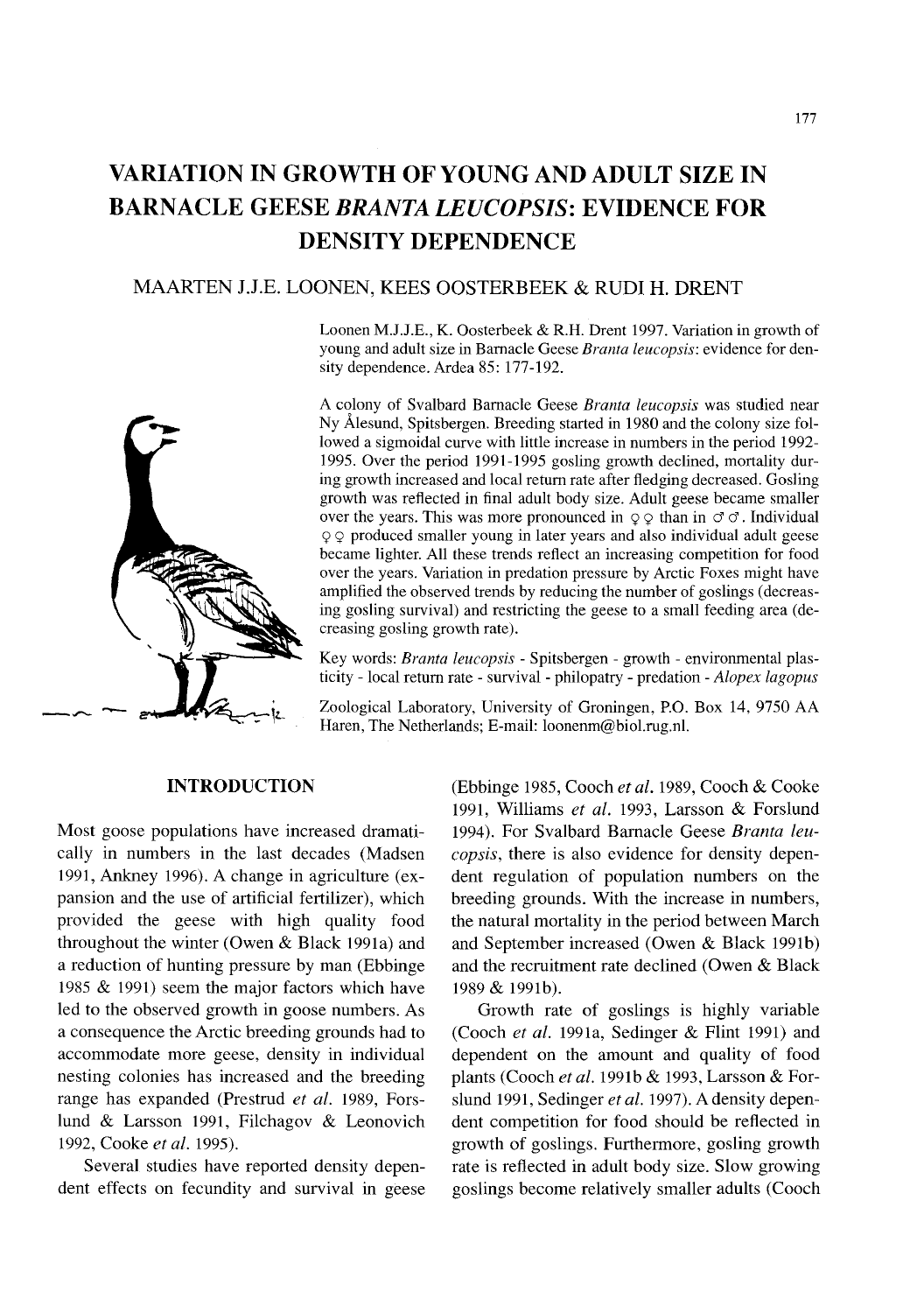| Year | Ny<br>Ålesund | Prins    | Dietrich-<br>Heinrich holmen | Miethe-<br>holmen | Stor-<br>holmen  | Jutta-<br>holmen | Esk-<br>jaeret | Blom-<br>strand  | Total |
|------|---------------|----------|------------------------------|-------------------|------------------|------------------|----------------|------------------|-------|
| 1980 |               |          |                              |                   |                  |                  |                |                  |       |
| 1981 |               | $\Omega$ | $\Omega$                     | $\theta$          | $\mathbf 0$      | $\theta$         | $\mathbf 0$    | $\bf{0}$         | 0     |
| 1982 |               | 0        | $\mathbf{0}$                 | $\theta$          | $\mathbf{0}$     | $\theta$         | $\theta$       | $\theta$         | 0     |
| 1983 |               |          | 0                            | 3                 | $\bf{0}$         | 4                | $\bf{0}$       | $\mathbf{0}$     | 8     |
| 1984 |               | $\theta$ | $\mathbf{0}$                 |                   | $\mathbf 0$      | 1                | 3              | $\boldsymbol{0}$ | 5     |
| 1985 |               | 4        | $\mathbf{0}$                 | $\boldsymbol{0}$  | $\boldsymbol{0}$ | 7                | $\overline{2}$ | $\boldsymbol{0}$ | 13    |
| 1986 |               |          |                              |                   |                  |                  |                |                  |       |
| 1987 |               | 19       | $\theta$                     | $\overline{2}$    | 7                | 8                | 10             | $\mathbf 0$      | 46    |
| 1988 |               |          |                              |                   |                  |                  |                |                  |       |
| 1989 |               |          |                              | 25                |                  |                  |                |                  | 25    |
| 1990 | 10            | 38       | 0                            | 5                 | $\mathbf 0$      |                  |                |                  | 53    |
| 1991 | 22            | 17       | $\mathbf{0}$                 | 3                 | 42               | 38               | 17             | 10               | 149   |
| 1992 | 7             | 36       |                              |                   | 84               |                  |                |                  | 127   |
| 1993 | $\mathbf 0$   | 5        | 5.                           | 21                | 224              |                  |                |                  | 255   |
| 1994 | $\mathbf{0}$  | 36       | 10                           | 5                 | 12               | $\mathbf{0}$     | 3              | 7                | 13    |
| 1995 | 7             | 5        | 4                            | 31                | 134              | 61               | 16             | 29               | 287   |

**Table 1.** The number of nests counted on various islands in Kongsfjorden. Blanks are years in which no data of a specific area are available. The total is a minimum estimate.

*et ai.* 1991b, Larsson & Forslund 1991, Sedinger *et ai.* 1995). Variation in adult body size can therefore also be used to examine the local conditions on the breeding grounds. In this paper, variation in gosling growth rate, gosling survival and adult body size are used to assess competition for food with increasing density of Barnacle Geese on the breeding grounds.

## **STUDY AREA AND METHODS**

Data were collected near Ny Alesund (Kongsfjorden) Spitsbergen (78°55'N, II °56'E). **In** 1987 and 1989, Barnacle Geese were caught in a cooperation between the Norwegian Polar Institute and the Wildfowl and Wetlands Trust. Birds were ringed with engraved plastic rings with individual combinations of colour and inscription. **In** 1990, a Dutch team of the University of Groningen started collecting detailed observations on ringed geese during the brood rearing and moulting period and since 1991, this group continued catching and ringing geese. Since the establishment of the colony, the Norwegian Polar Institute has monitored the number of nests (F. Mehlum & I. Tombre unpubl. data). **In** some years, the survey was not complete, but still covered the major nesting sites (Table 1). Nests were usually counted in the last week of June, one week before hatching. While nesting concentrated on the islands within the fjord, the direct vicinity of the village of Ny Alesund developed into the main feeding area after hatch. Of all individuals observed nesting in 1993, 90 % was resighted in this area. The largest flock of non and failed breeders in the fjord was also present in this area.

From 1989 to 1995, the number of adults in the population was estimated using a modified Petersen estimate (Begon 1979). All individuals which were ringed in a previous year and sighted at least once during the summer period were regarded as the marked population in a year. The total number of adult geese in the fjord was calculated by dividing the size of the marked population by the proportion of marked adult geese in all catches. For 1989, the marked population size was extrapolated from the number of geese ringed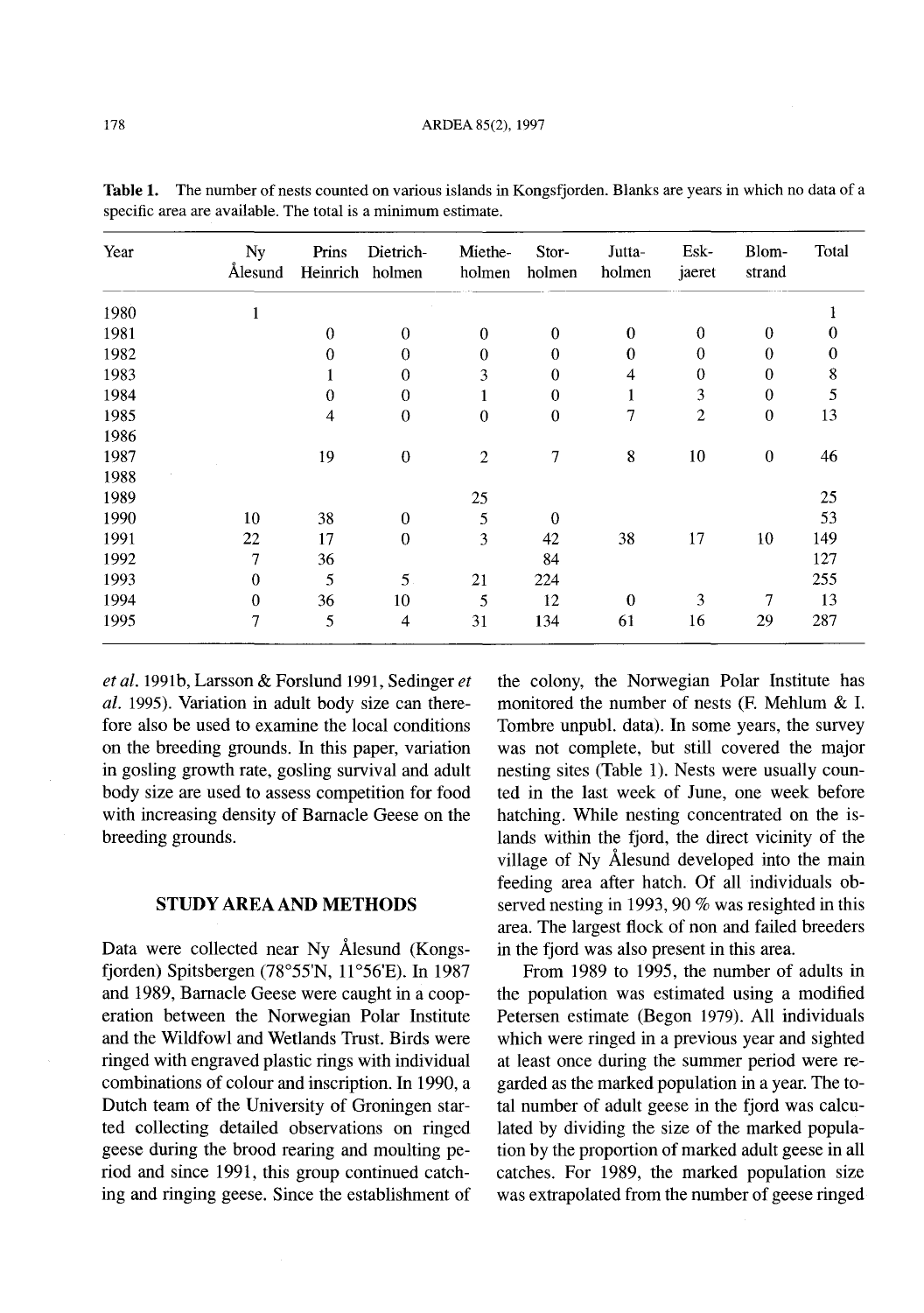before 1989 and resighted in each year from 1990 to 1995 in Ny Alesund. In 1990, the proportion of marked birds was based on observations of flocks, because no geese were caught that year.

Many breeding pairs had at least one ringed parent during our study period. Hatch date of these identifiable families could be established during daily nest checks or by backdating using a gosling age estimate at first sighting for goslings younger than one week (Larsson & Forslund 1991). In 1992, 1993 and 1995 goslings were marked at hatch with a numbered webtag (Alliston 1975). Adoption of goslings (Choudhury *et al.* 1993) could cause a bias in our age estimate of goslings without webtags. Of all goslings webtagged at hatch, 72 individuals were caught later in the season. Nine were found in another family than the family at hatch. Only one of these goslings had moved to a family with a hatch date which differed more than one day. We believe, therefore, that error introduced in the age estimates due to adoption is minor.

In the period up to fledging, several catches were made. All geese caught were individually ringed, sexed, measured and weighed. Weighing of geese started two hours after the beginning of the catch, to allow geese to empty their digestive tract. Body mass was measured with an electronic balance to the nearest 5 g and corrected with 9 g  $h^{-1}$  for evaporative loss during the interval between catching and weighing. This mass loss was based on mass losses of goslings and adults between three and four hours after the catch. Body measurements followed Dzubin & Cooch (1992). Total tarsus length was measured in centimetres to the nearest 0.1 mm with dial callipers as the distance between the extreme bending points when the foot was bent at the intertarsal joint and the toes. Mid wing was measured on the outside of the natural folded wing, from the elbow joint to the outside bend of the carpal joint to the nearest 1 mm with a ruler. Head length was measured to the nearest 0.1 mm with dial callipers as the distance between the back of the head to the tip of the bill. Year of birth was exact for birds ringed as goslings. Birds ringed as adult (both with and without goslings) were given a maximum year of birth as the year prior to the year of ringing. These birds could be born earlier but not later. Family relations were established from resightings after ringing.

From 1991-1995, a total of 296 goslings from 121 families with known hatch date were caught. In 1994, no goslings of known age were caught due to an almost complete nesting failure. In the other years, gosling age ranged from 14 to 44 days with an average of 28 days. Body mass, tarsus, mid wing and head length were analysed by constructing hierarchical linear models (Bryk & Raudenbush 1992) with program ML3 (Prosser *et al.* 1991). This method allowed analyses of variances and covariances, while taking into account the nested relationship of several goslings belonging to the same family. The null model showed the average value of the dependent variable in the data set. The unexplained variance was partitioned over the family level  $(\tau^2)$  and the individual level  $(\sigma^2)$ . For each dependent variable, a growth curve was fitted with *age, age2, age<sup>3</sup>* and *sex* as possible independent variables. Annual variation was tested by entering dummy variables for year in the model. Only when there was a significant contribution of a dummy variable describing a specific year, this dummy variable was entered in the final model. All interactions between explanatory variables were also tested. Significance of the fixed parameters could be derived from the quotient of the parameter estimate divided by its SE, which followed a Z-distribution.

For comparing body size of individuals as gosling and as adult, gosling body size at age 35 days was calculated assuming that the residual of a measurement of a gosling on the calculated growth curve was constant over the time interval between the age at the catch and age 35 days. Prefleding survival of goslings was calculated from brood size observations of ringed parents using a modified Mayfield procedure (Flint *et al. 1995).* We assumed that changes in brood size occurred at the midpoint of the interval between observations. A trend over the years was tested by calculating a weighted regression using all daily sur-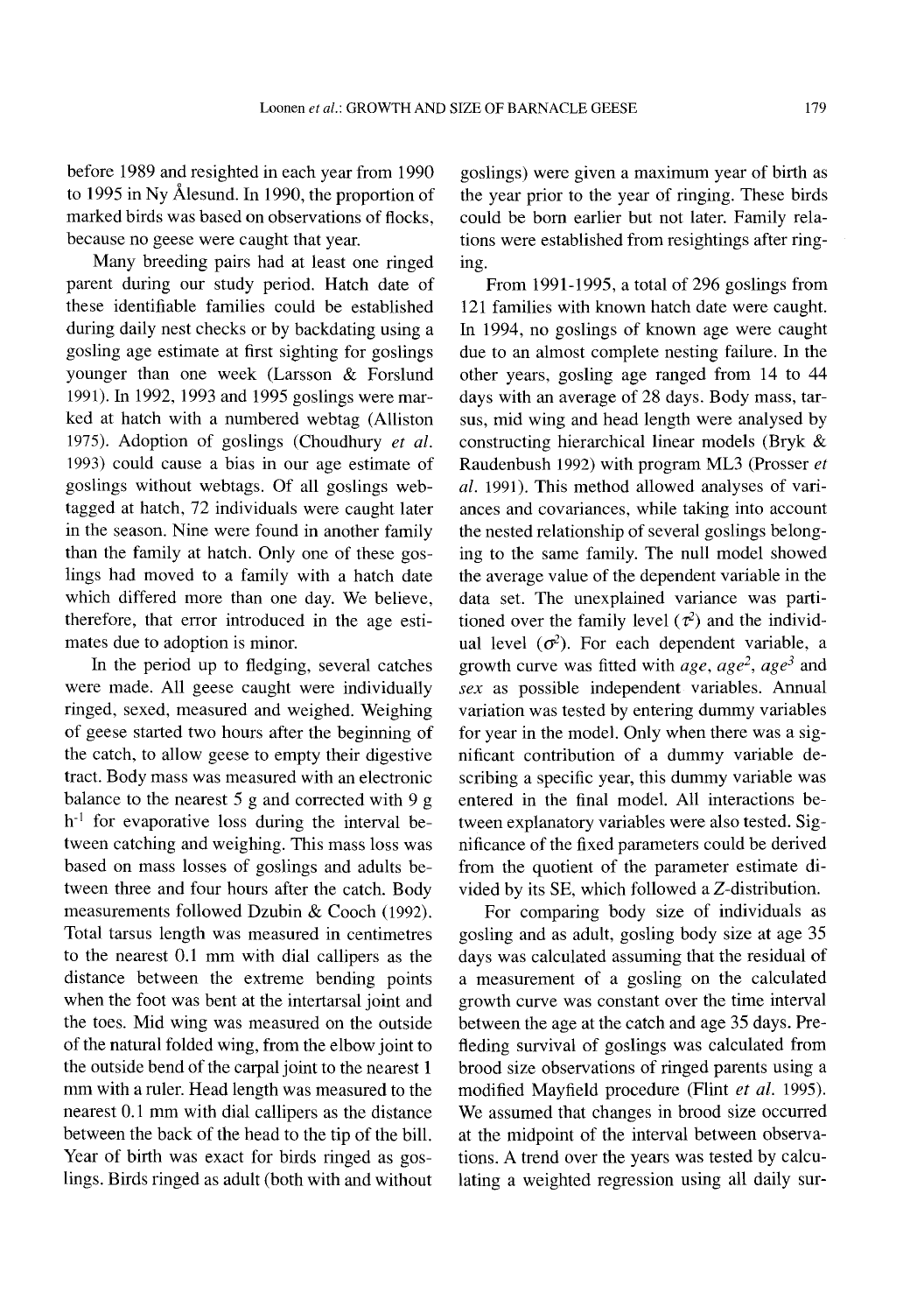Fig. 1. The number of Barnacle Goose nests in the Kongsfjorden area in different years, together with the calculated number of adult geese in this population. In years marked with an \* the nest census was incomplete. For a detailed account see Tables 1 & 2.

vival rates of broods weighted by the number of exposure days for each brood. Annual values were compared using a Z-test with a Bonferroni correction of the significance level for multiple comparisons. Local return rate was based on resightings of yearlings, which were ringed as goslings, in our study area.

Adult body size measurements for individuals from different cohorts were calculated as the average of all measurements of an individual in the period 1991-1995. For each year, only the first catch of an individual during moult was used. Body mass change of individual adults in two consecutive years was used to study environmental conditions for adult geese in consecutive years. To minimize the chance for confounding age effects, only adults which were at least two years old were used in this comparison. Body mass differences of individuals between years were tested with a Wilcoxon matched-pairs signed-ranks test. For four breeding pairs of marked geese, it was possible to compare adult body size for offspring from different years. All selected offspring were  $\varphi \varphi$ . When there were several individuals per breeding pair in a given year, a gosling was selected at random.

## **RESULTS**

## Density of geese

The first breeding record of Barnacle Geese in Kongsfjorden is from 1980, though moulting flocks of Barnacle Geese were seen in 1977 and 1978 (P. Prestrud pers. comm.). Numbers increased exponentially from 46 nests in 1987, 149 nests in 1991 to 283 nests in 1995 (Table 1). There is both variation in the total number of nests over the years and in the number of nests per island, because in some years fast ice enabled Arctic Foxes *Alopex lagopus* to reach the breeding islands during laying. This happened in 1993 on Prins Heinrich and in 1994 on Prins Heinrich

Table 2. Estimation of the number of adult Barnacle Geese in Kongsfjorden on the density of rings in catches and the total number of rings observed. 1extrapolation, 2based on sightings.

| Year | Caught<br>with ring | Caught<br>without ring | <b>Ring</b><br>% | Number of<br>rings seen | Estimated<br>population |
|------|---------------------|------------------------|------------------|-------------------------|-------------------------|
| 1989 | 24                  | 44                     | 35               | 63 <sup>1</sup>         | 180                     |
| 1990 | $221^2$             | $204^2$                | 52               | 102                     | 196                     |
| 1991 | 98                  | 152                    | 39               | 96                      | 245                     |
| 1992 | 166                 | 138                    | 55               | 264                     | 483                     |
| 1993 | 174                 | 103                    | 63               | 377                     | 600                     |
| 1994 | 108                 | 63                     | 63               | 390                     | 618                     |
| 1995 | 148                 | 80                     | 65               | 396                     | 610                     |

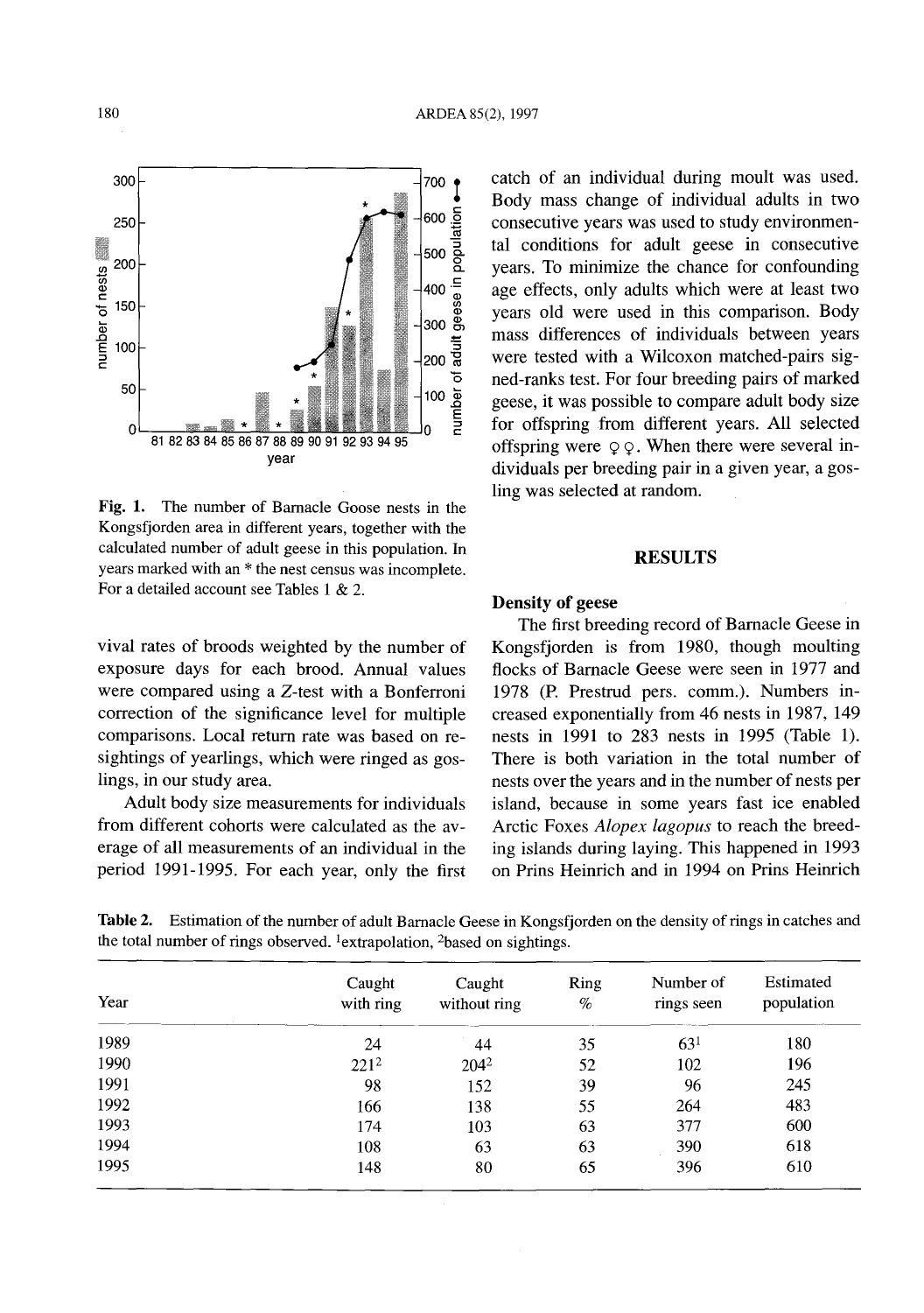

Fig. 2. Growth curves of female goslings for body mass, tarsus, head and mid wing in different years. Hierarchical linear modelling is used to calculate the curves. In 1992 and 1993, the curves did not differ significantly and these years are combined. Tarsus length did not differ in 1995 compared to 1992 and 1993.

and Storholmen. On these occasions, all nests were predated until the fast ice broke up (I. Tombre pers. comm.). The number of adult geese in the Kongsfjorden population is estimated from 1989 onwards (Table 2). In 1989, the local population comprised 180 adults, but from 1991 to 1992 the population doubled from 245 to 483 adults. This was caused by the production of a large number of big goslings in 1991, which survived well and returned as non breeding yearlings in 1992 (see below). Since 1991, the population increased at a slower rate (Fig. 1).

#### Variation **in** growth of young

Growth curves for body mass, tarsus length, mid wing and head length are given in Fig. 2. For the null model, the random variance on the family level is much larger than on the individual level (Table 3). Goslings within a family have the same age and hence a similar body size, while different families have various ages. Most parameters used, act mainly On the family level. Only sex is primarily acting on the individual level. As a result the random variance of the final model is more reduced on the family level than on the individual level. The size of a gosling in a specific year can be calculated from the estimates given in Table 3. In 1991, goslings were significantly larger than in other years: at an age of 35 days, goslings were 255 g heavier, and tarsus, mid wing and head were respectively 0.7, 1.0 and 0.2 cm longer in 1991 compared to 1992 and 1993. There was no significant difference in growth between 1992 and 1993 (body mass,  $Z = 0.016$ ,  $P > 0.9$ ; tarsus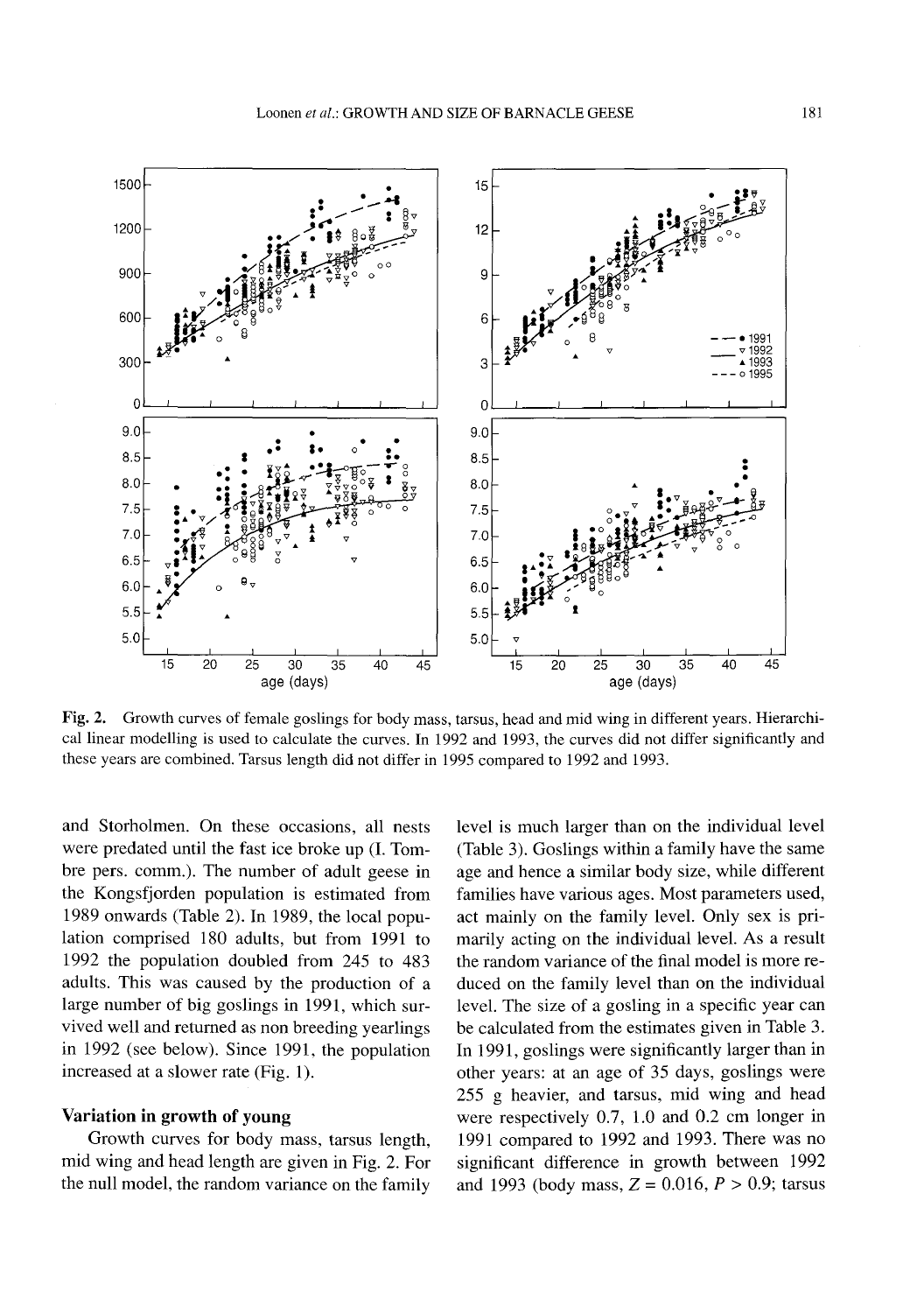|                                       | null model estimate, SE | Final model estimate, SE | $\boldsymbol{P}$ |
|---------------------------------------|-------------------------|--------------------------|------------------|
| <b>BODY MASS</b>                      |                         |                          |                  |
| Fixed                                 |                         |                          |                  |
| Constant                              | 659.3 (32.7)            | $-296.5(80.1)$           | < 0.001          |
| Age                                   |                         | 51.5(5.1)                | < 0.001          |
| Age <sup>2</sup>                      |                         | $-0.417(0.080)$          | ${}_{< 0.001}$   |
| Year 1991                             |                         | $-511.2(228.9)$          | 0.026            |
| Year $1991 \times age$                |                         | 43.3 (17.3)              | 0.012            |
| Year $1991 \times age^2$              |                         | $-0.605(0.306)$          | 0.048            |
| Year 1995                             |                         | $-35.8(17.6)$            | 0.042            |
| <b>Sex</b>                            |                         | 42.2 (7.6)               | < 0.001          |
| Random                                |                         |                          |                  |
| Variance family level $\tau^2$        | 135800 (17190)          | 6031 (950)               |                  |
| Variance individual level $\sigma^2$  | 13644 (385)             | 2737 (288)               |                  |
| Deviance                              | 4205.9                  | 3531.7                   |                  |
| <b>TARSUS</b>                         |                         |                          |                  |
| Fixed                                 |                         |                          |                  |
| Constant                              | 7.41 (0.05)             | 1.13(0.75)               | 0.132            |
| Age                                   |                         | 0.44(0.07)               | < 0.001          |
| Age <sup>2</sup>                      |                         | $-0.010(0.002)$          | < 0.001          |
| Age <sup>3</sup>                      |                         | 0.000083 (0.000022)      | < 0.001          |
| <b>Year 1991</b>                      |                         | 0.73(0.08)               | < 0.001          |
| <b>Sex</b>                            |                         | 0.36(0.04)               | < 0.001          |
| Random                                |                         |                          |                  |
| Variance family level $\tau^2$        | 0.310(0.047)            | 0.074(0.014)             |                  |
| Variance individual level $\sigma^2$  | 0.124(0.013)            | 0.074(0.008)             |                  |
| Deviance                              | 463.8                   | 217.9                    |                  |
| <b>MID WING</b>                       |                         |                          |                  |
| Fixed                                 |                         |                          |                  |
| Constant                              | 9.21(0.24)              | $-6.05(0.75)$            | < 0.001          |
| Age                                   |                         | 0.75(0.05)               | < 0.001          |
| Age <sup>2</sup>                      |                         | $-0.0071(0.0008)$        | < 0.001          |
| Year 1991                             |                         | 1.13(0.23)               | < 0.001          |
| Year 1995                             |                         | $-2.82(0.71)$            | < 0.001          |
| Year 1995 $\times$ age                |                         | 0.074(0.024)             | 0.002            |
| <b>Sex</b>                            |                         | 0.25(0.07)               | < 0.001          |
| Random                                |                         |                          |                  |
| Variance family level, $\tau^2$       | 6.979(0.907)            | 0.739(0.108)             |                  |
| Variance individual level, $\sigma^2$ | 0.524(0.055)            | 0.214(0.023)             |                  |
| Deviance                              | 1102.1                  | 666.8                    |                  |
| HEAD                                  |                         |                          |                  |
| Fixed                                 |                         |                          |                  |
| Constant                              | 6.78(0.05)              | 3.43(0.20)               | < 0.001          |
| Age                                   |                         | 0.16(0.01)               | < 0.001          |
| Age <sup>2</sup>                      |                         | $-0.0016(0.0002)$        | < 0.001          |
| Year 1991                             |                         | 0.25(0.05)               | < 0.001          |
| Year 1995                             |                         | $-0.15(0.05)$            | 0.003            |
| <b>Sex</b>                            |                         | 0.25(0.03)               | < 0.001          |
| Random                                |                         |                          |                  |
| Variance family level, $\tau^2$       | 0.276(0.040)            | 0.026(0.006)             |                  |
| Variance individual level, $\sigma^2$ | 0.071(0.008)            | 0.047(0.005)             |                  |
| Deviance                              | 341.2                   | 31.5                     |                  |
|                                       |                         |                          |                  |

**Table** 3. Results of hierarchica1linear models describing growth of goslings with known age in four different years. Only when there is a significant difference for a dummy variable describing a specific year, this dummy variable is entered in the final model.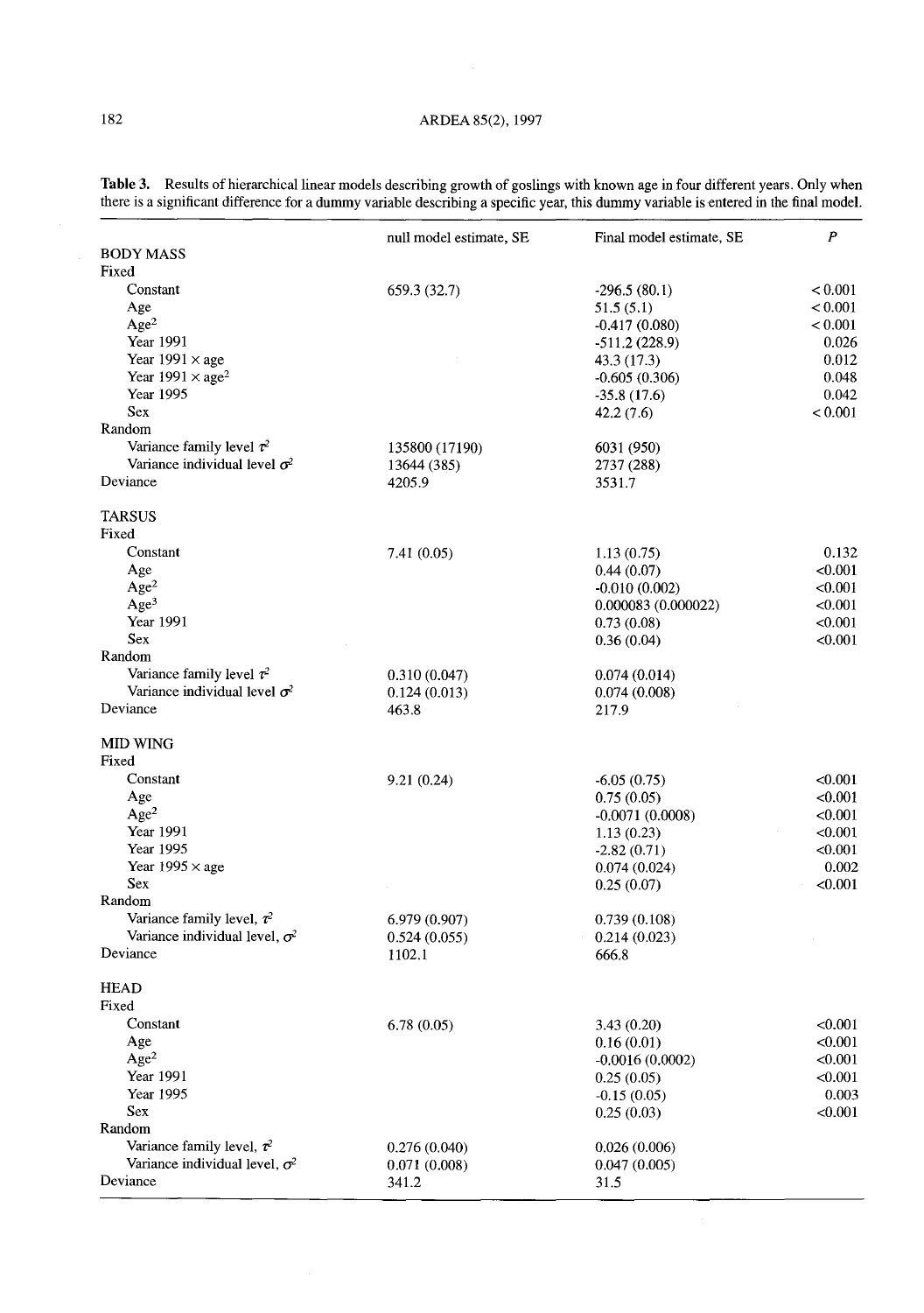**Table** 4. Pre-fledging survival of goslings as determined from brood size observations of ringed families.

| Year | Daily survival rate,<br>$\pm$ SE | Number of broods |
|------|----------------------------------|------------------|
| 1990 | $0.9964 + 0.0010$                | 41               |
| 1991 | $0.9783 \pm 0.0031$              | 65               |
| 1992 | $0.9447 \pm 0.0058$              | 81               |
| 1993 | $0.9141 \pm 0.0093$              | 114              |
| 1994 | $0.8219 \pm 0.0468$              | 13               |
| 1995 | $0.9567 + 0.0041$                | 160              |

length,  $Z = 0.596$ ,  $P > 0.5$ ; mid wing length,  $Z =$ 0.302,  $P > 0.7$ ; head length,  $Z = 0.156$ ,  $P > 0.8$ ). In 1995, goslings were even lighter, with a difference of 43 g compared to 1992 and 1993. For tarsus length, there was no significant variation among 1992, 1993 and 1995, but mid wing and head length were smaller in 1995. Mid wing differed 0.3 cm between 1992-1993 and 1995 and head differed 0.2 cm at age 35. In all models,  $\sigma \sigma$ were larger than  $\varphi \varphi$ .

#### **Survival of** goslings **till fledging**

Over the period 1991-1995, daily survival rate of goslings in the period before fledging decreased (Table 4,  $F_{1,431} = 5.98$ ,  $P = 0.015$ ). When goslings had survived the first few days after hatch and arrived on the rearing grounds near Ny Alesund, the Arctic Fox was the main predator and cause of death (unpub!. data). The annual variation in daily survival rate was reflected in sightings of foxes in the study area. In 1990 and 1991, no foxes were observed during brood rearing. From 1992 to 1994, the number of patrolling foxes observed near the village increased, but was lower again in 1995. The daily survival rate from 1995 was different from 1994 ( $Z = 2.87$ ,  $P =$ 0.002) and 1993 ( $Z = 4.19$ ,  $P < 0.001$ ) but not 1992 ( $Z = 1.69$ ,  $P = 0.047$ ) using a significance level of 0.016 (Bonferroni correction  $\alpha = 0.05/3$ ).

## **Local return rate as adult**

Local return rate of ringed goslings differed between years ( $\chi^2$  = 15.08, *df* = 2, *P* < 0.001). In 1991, 48% of the goslings returned as yearling, compared to 28% and 25% in 1992 and 1993 respectively (Table 5). The difference between years is significant for  $\varphi \varphi$  ( $\chi^2 = 27.14$ , *df* = 2, *P* < 0.001) but not for  $\sigma \sigma (\chi^2 = 0.8$ . *df* = 2, *P* > 0.6), with a nearly significant interaction between sex and year (log-linear analysis,  $\gamma^2 = 5.91$ , *df* = 2, *P*  $= 0.052$ ). Local return rate of goslings as yearling is female biased.  $51\%$  of the ringed female goslings returned the following year, while only 24% of  $\sigma \sigma$  returned. This difference was not caused by differential mortality between the sexes. On the wintering grounds, equal numbers of ringed goslings for both sexes were seen (J. Black unpub!. data). The data from the goslings born in 1989 do not follow the time trend. Only four out of 26 ringed goslings returned to Ny A1esund in 1990. This return rate was extremely low, while the colony was still relatively small. In 1989, no detailed observations were made on ringed geese in the study area and hatch dates or growth rate of these goslings were unknown.

| Table 5. Local return rate of geese ringed as gosling and resighted as yearling in the Kongsfjorden area. |  |
|-----------------------------------------------------------------------------------------------------------|--|
|                                                                                                           |  |

|       | ೆ ೆ                         |     |    | QϘ             |              |    |  |
|-------|-----------------------------|-----|----|----------------|--------------|----|--|
|       | returned age 1 ringed age 0 |     | %  | returned age 1 | ringed age 0 | %  |  |
| 1991  | 23                          | 88  | 26 | 56             | 77           | 73 |  |
| 1992  | 10                          | 45  | 22 | 17             | 53           | 32 |  |
| 1993  |                             | 23  | 17 | 10             | 32           | 31 |  |
| Total | 37                          | 156 | 24 | 83             | 162          | 51 |  |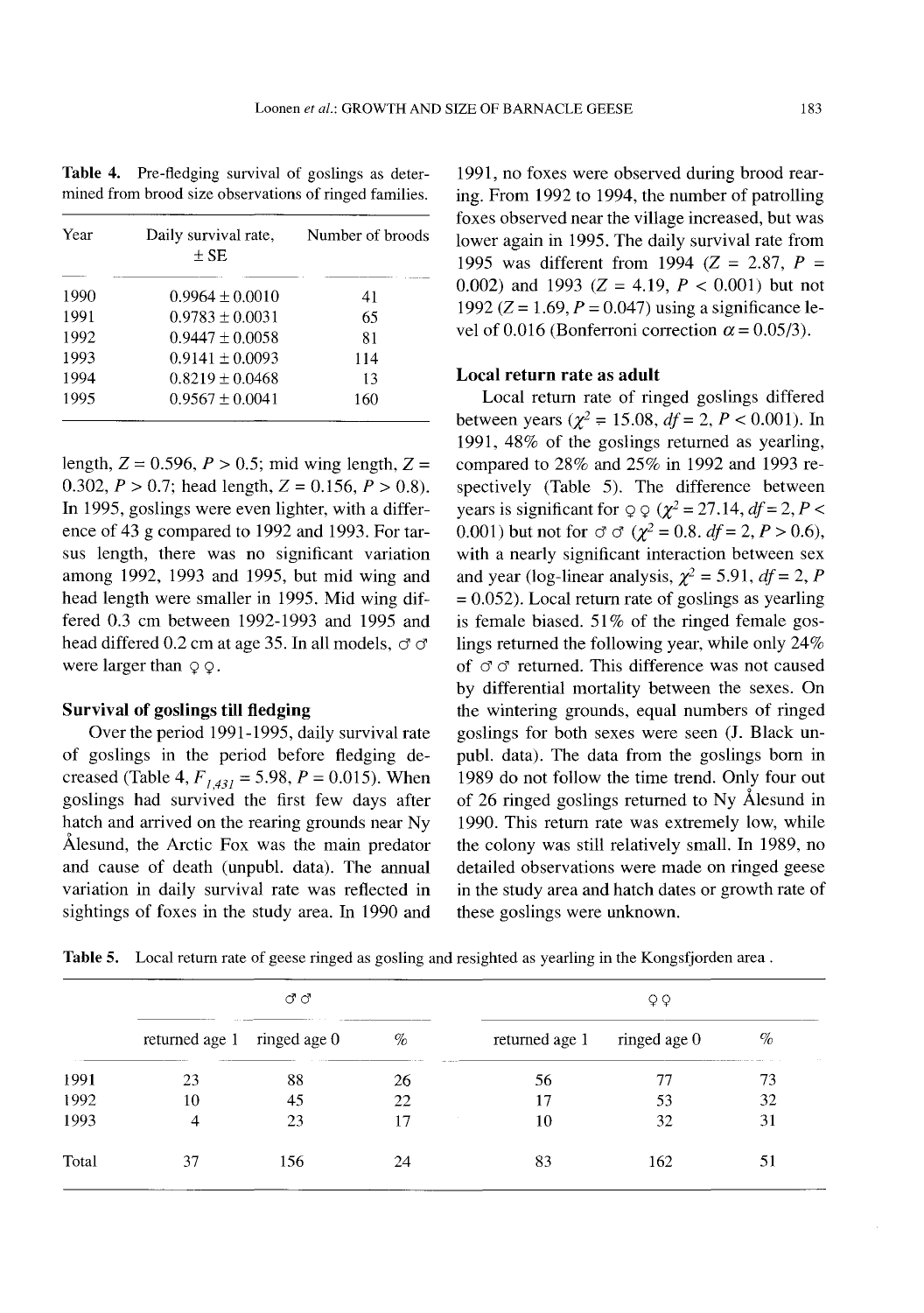

Fig. 3. A comparison between gosling size at day 35 and adult size, as measured during wing moult. The dashed line represents  $Y = X$ , while the solid line is a linear regression through the data. Large goslings become large adults in later life.

## Effect of gosling growth on adult body size

Some goslings returned to the study area as yearling or adult, allowing a comparison of body size as gosling and adult (Fig. 3). For body mass, tarsus, mid wing and head length, there was a significant positive relationship between gosling body size at an age of 35 days and adult body size (Table 6). The slopes of these regressions vary between 0.6 and 0.8 and are less than one because the smallest goslings compensated slightly and increased more in body size from gosling to adult than the largest goslings (Fig. 3). At an age of 35 days, tarsus is almost fully grown and 99% of adult body size. The size at age 35 days for body mass, mid wing and head length is respectively 70%,  $89\%$  and  $91\%$  of final adult size.

# Variation in adult body size among cohorts of known age geese

Since 1990, there was a sharp decline in aver-

|               | Slope | Intercept | $R^2$ | n  |         |
|---------------|-------|-----------|-------|----|---------|
| Body mass     | 0.80  | 695       | 0.52  | 33 | < 0.001 |
| <b>Tarsus</b> | 0.77  | 1.92      | 0.85  | 33 | < 0.001 |
| Mid wing      | 0.60  | 6.28      | 0.59  | 30 | < 0.001 |
| Head          | 0.61  | 3.66      | 0.36  | 33 | < 0.001 |

Table 6. Linear regression of average adult size against gosling size at age 35 days of individual geese.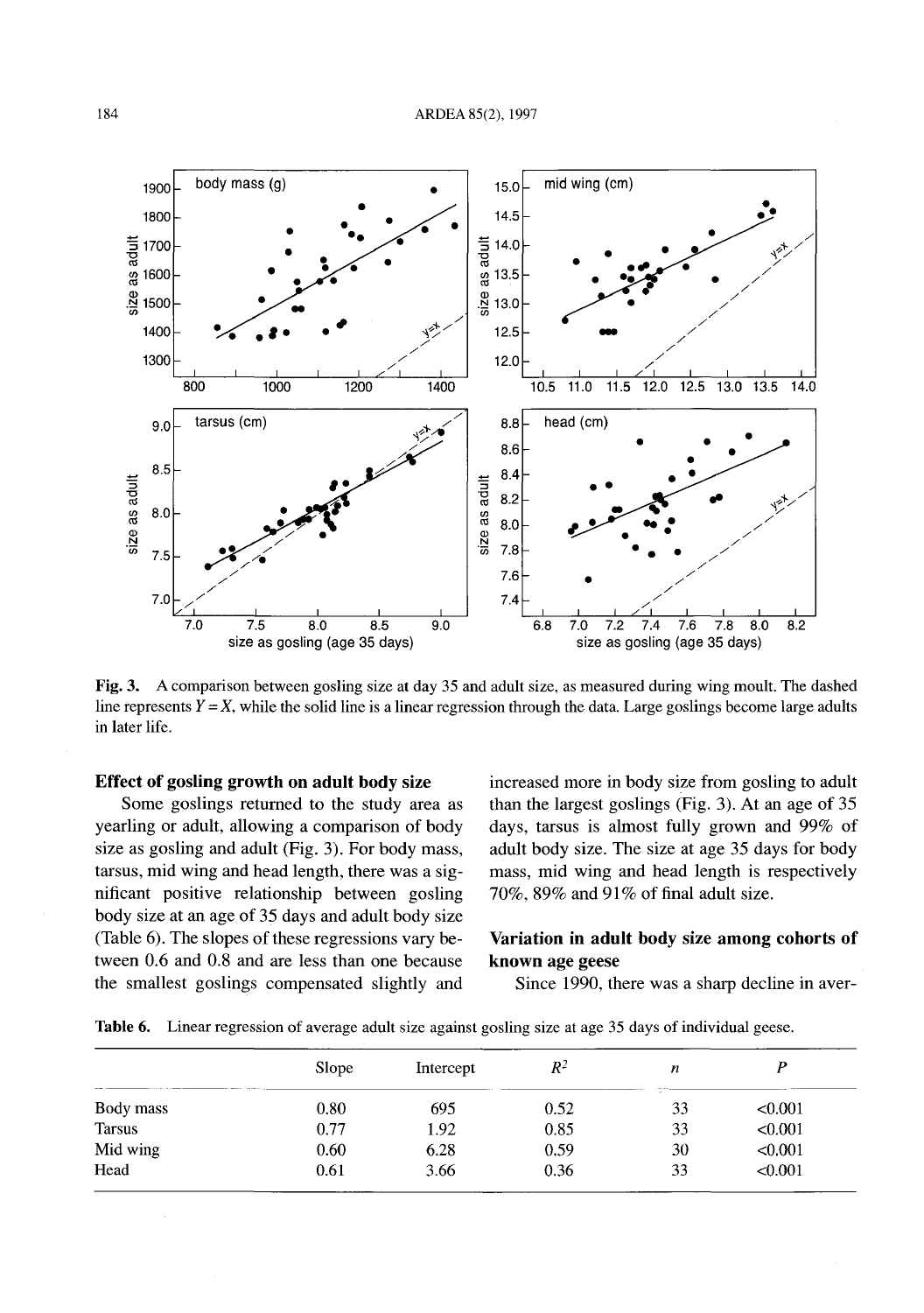

Fig. 4. Body mass, tarsus, head and mid wing of geese born in different years in Kongsfjorden (average with SD). The data are obtained from adult geese caught during wing moult in the period 1991 to 1995 that had been previously ringed as goslings. The numbers refer to the number of individuals in each year.

age mass and tarsus length for adult geese which were born in Kongsfjorden and had been ringed as gosling (Fig. 4). Females born in 1993 were 221 g lighter and had a tarsus 0.3 cm smaller than  $\varphi \varphi$  born in 1987. For  $\sigma \sigma$  these differences were respectively 344 g and 0.6 cm.

Figure 5 shows the same trends for all geese ringed as adults in the study area. Exact ages were not known for these birds. Year of birth could be earlier but not later as the assigned value. The data show a linear declining trend in adult body size with maximum year of birth. Body mass declined 22 g per year  $(F_{f,504} = 54.92, P < 0.001)$ , while mid wing declined 0.08 cm per year  $(F)$   $_{486}$  $= 50.72$ ,  $P < 0.01$ ). In tarsus and head, there was a significant interaction between sex and year of birth (tarsus:  $F_{j, 504} = 5.85, P < 0.05$ ; head:  $F_{j, 504} =$ 4.56,  $P < 0.05$ ): the declining trends were smaller in  $\sigma \sigma$  than in  $\circ \circ$  (tarsus:  $\sigma \sigma$  -0.03  $\circ \circ$  -0.07;

head  $\sigma \sigma$  -0.01,  $\varphi \varphi$  -0.04; all in cm per year).

Owen & Ogilvie (1979) reported that in this species body mass increases until two years of age, while other body size measurements stay constant after the first year. The youngest cohorts are measured at a younger age, which could cause confounding effects. Age effects on adult body size were studied using measurements of adults which were born in the period 1991-1993. The average values for mass and total tarsus are given in Table 7. Geese born in 1991 increased in mass from age one to two years. The same was true for geese born in 1993, but geese born in 1992 decreased in body mass from one to two years of age. For this cohort, there was probably an effect of breeding status because in 1994 almost all geese failed before hatch and non breeders are in general lighter than breeding birds (Owen & Ogilvie 1979). In an overall analysis (ANCOVA)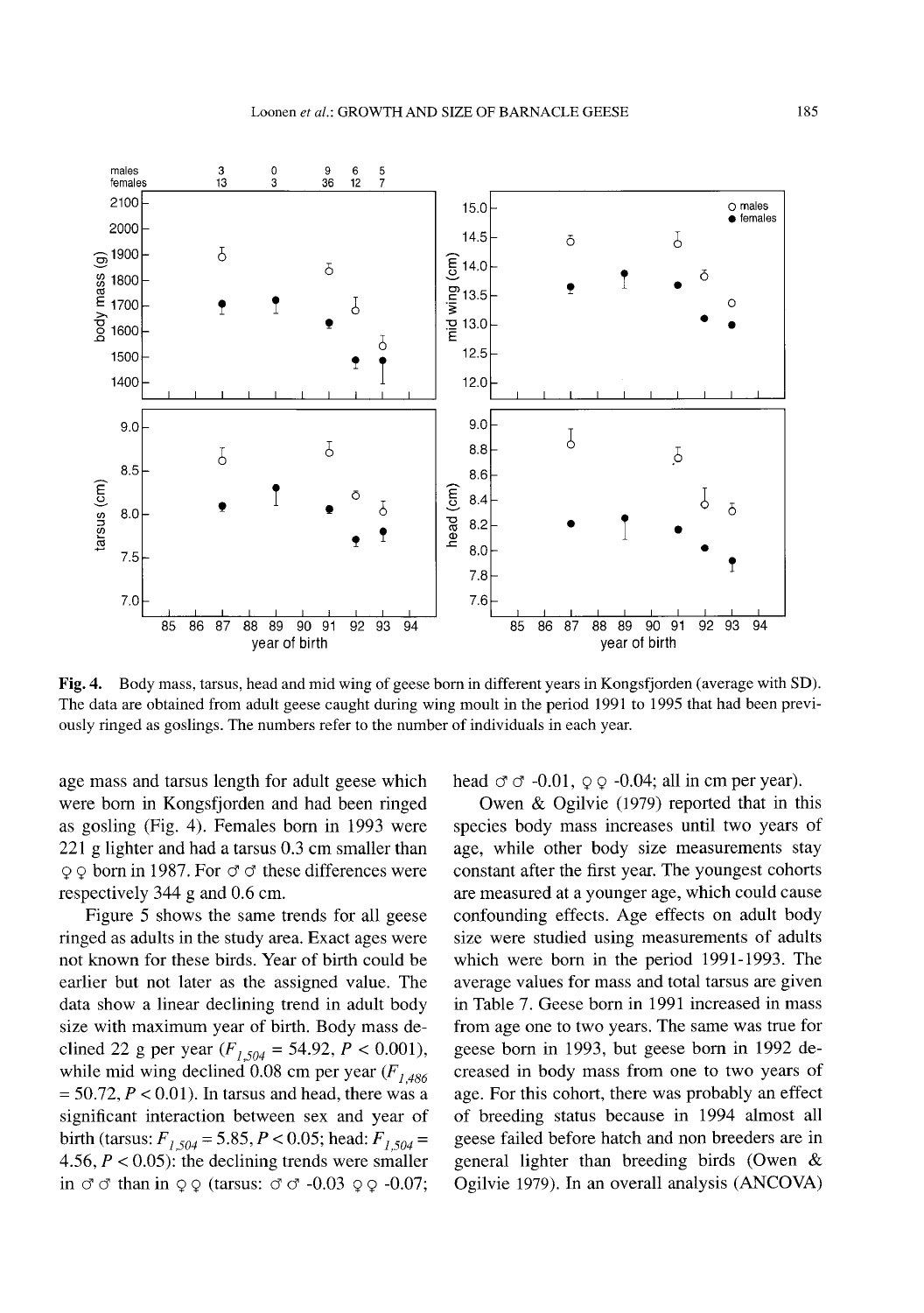

Fig. S. Body mass, tarsus, head and mid wing of geese ringed as adult in different years in Kongsfjorden (average with SD). The data are collected during wing moult in the period 1991-1995. The maximum year of birth is the year prior to the year of ringing. Numbers refer to the number of individuals of which all measurements in the period 1991-1995 are averaged.



Fig. 6. A direct comparison of body mass during wing moult of the same individual in two consecutive years. The number of individuals used for each comparison between two years is given. There is a significant decline in body mass from 1991-1992 and from 1993-1994.

of body mass using *age* (yearling or older), *sex, year of birth, year of measurement, breeding status* (seen with or without goslings) and *moult stage* (= primary length) all these variables were significant except *age*  $(F_{1,94} = 1.61, P = 0.21)$ . For total tarsus length, there was less variation between years. In anANCOVA, only *sex* and *year of birth* were significant. *Age* did not contribute significantly to this model  $(F_{I,89} = 0.06, P = 0.81)$ and thus prolonged growth after the first year did not explain the declining trend in adult body size.

Body mass of adult geese varied significantly among years of measurement ( $F_{3,95} = 9.38$ ,  $P <$ 0.001). In 1994, geese born in 1991 and 1992 were lighter than in 1993 (Table 7). However, different individuals were caught in different years. Therefore, yearly variation in body mass was measured comparing individuals which had been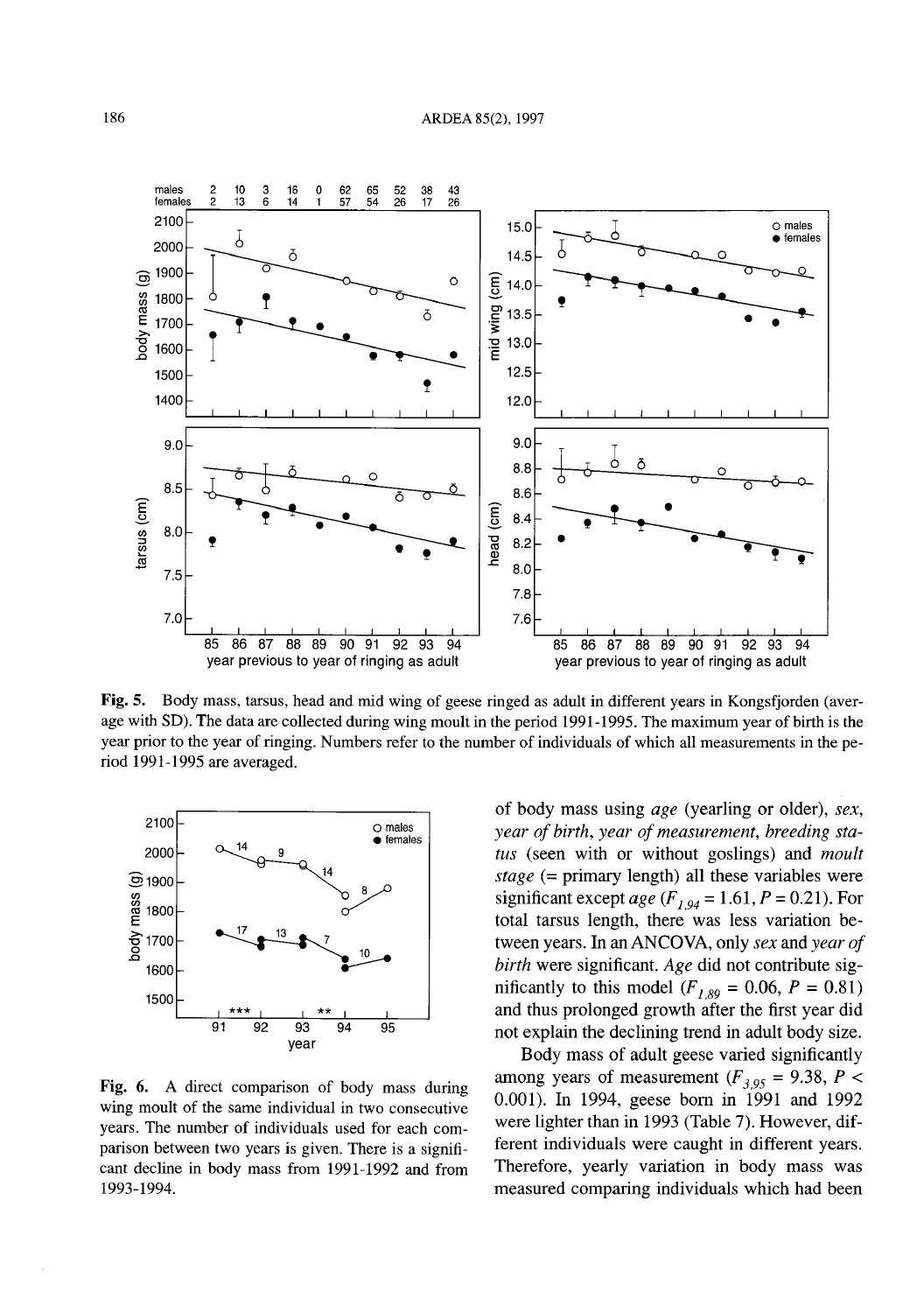|                            |      | Measured | Measured | Measured | Measured |
|----------------------------|------|----------|----------|----------|----------|
| Sex                        | Born | 1992     | 1993     | 1994     | 1995     |
| <b>BODY MASS</b>           |      |          |          |          |          |
| $\mathsf Q$                | 1991 | 1585     | 1650     | 1506     | 1687     |
| $\boldsymbol{\mathsf{Q}}$  | 1992 |          | 1504     | 1430     | 1579     |
| $\overline{Q}$             | 1993 |          |          | 1374     | 1552     |
| <b>ි</b>                   | 1991 | 1885     | 1852     | 1735     |          |
| ď.                         | 1992 |          | 1635     | 1624     | 1823     |
| ď                          | 1993 |          |          | 1521     | 1639     |
| <b>TARSUS</b>              |      |          |          |          |          |
| $\mathsf{Q}$               | 1991 | 8.0      | 8.1      | 8.0      | 8.0      |
| $\boldsymbol{\mathcal{Q}}$ | 1992 |          | 7.8      | 7.7      | 7.6      |
| $\mathsf Q$                | 1993 |          |          | 7.8      | 7.9      |
| $\circ$                    | 1991 | 8.9      | 8.5      | 8.6      |          |
| ď                          | 1992 |          | 8.2      | 8.2      | 8.3      |
| ď                          | 1993 |          |          | 8.1      | 8.2      |

**Table** 7. Yearly average values for body mass and tarsus for all adult geese born in a specific year ('-': no data).



Fig. 7. Birds raised by the same parents in different years show a declining trend in adult body mass and dimensions, which suggests an environmental constraint.

caught in two successive years. To minimize any effect of age in this comparison, only adults that were at least two years old were used in this comparison. From 1991 to 1995, body mass of fully grown individuals declined (Fig. 6). There were significant decreases in mass between 1991 and 1992 ( $n = 31$ ,  $Z = -3.40$ ,  $P < 0.001$ ) and between 1993 and 1994 ( $n = 21$ ,  $Z = -3.15$ ,  $P = 0.002$ ). In 1994, body mass was lowest. This year was extraordinary because the geese suffered an almost complete nest failure. Owen & Ogilvie (1979) documented that non-breeders were lighter than breeding birds during the flightless period (time of capture) and the difference between 1993 and 1994 could be explained by a change in breeding status. After selection for adult geese with fledged goslings, there was still a significant decline in mass between 1991 and 1992 ( $n = 21$ ,  $Z = -3.15$ ,  $P$  $=0.002$ ) and 1991 and 1993 ( $n = 12$ ,  $Z = -2.90$ , P  $= 0.004$ ). Individual geese which were at least two years old showed a decline in body mass over the study period. Geese raised by the same parents in different years also showed a decrease in adult body size over the years (Fig. 7). For tarsus all direct comparisons declined in size in later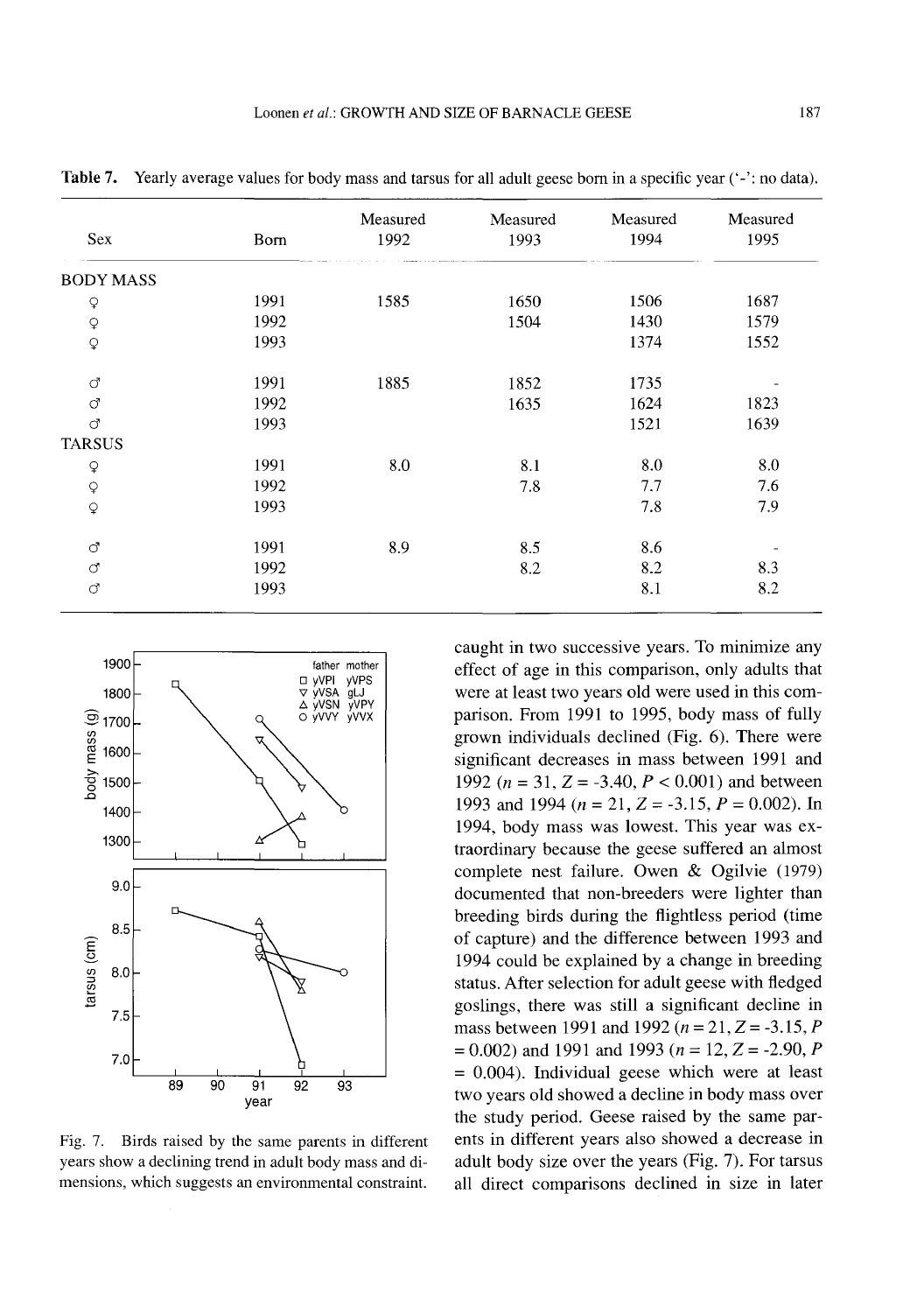years. For body mass, there was only one comparison where the offspring from a later year was heavier.

## **DISCUSSION**

Since the rapid expansion of the Svalbard Barnacle Goose population in the seventies, both the number of colonies and the density of geese per colony have increased (Prestrud *et ai.* 1989). The colony in Kongsfjorden is a good example of these trends. It was established in 1980 and within 15 years, it reached a relatively stable size following a sigmoidal growth curve. After the steep increase in numbers from 1991 to 1992, the population size increased much slower. Is there evidence for density dependence in the study colony?

## Gosling **growth**

Gosling growth is directly affected by food availability and quality (Cooch *et ai.* 1991b & 1993, Larsson & Forslund 1991, Lindholm *et al.* 1994, Gadallah & Jefferies 1995) and the declining trend in our data could reflect increased competition for food on the breeding grounds. In 1991 goslings grew much faster than in later years. There was no difference in growth between 1992 and 1993 but in 1995 growth was again slower in three out of four body size variables. Egg size (Sedinger & Flint 1991, Cooch *et ai.* 1991a) and weather during the rearing period (Cooch *et ai.* 1991b, Lindholm *et ai.* 1994) have small but significant effects on gosling growth. Egg size was not measured but might have declined as egg size in Barnacle Geese is correlated with body size (Larsson & Forslund 1992). However, it is unlikely that a decline in egg size is the only factor causing the decline in growth. The effect of cold weather on gosling growth can be direct via increased costs for thermoregulation or indirect via reduced plant growth. There is no trend in temperature and precipitation in July and August over the period 1990-1995 so it is unlikely that this caused the observed decline in gosling growth.

## **Adult** size

Gosling growth is reflected in adult body size (Cooch *et ai.* 1991b, Larsson & Forslund 1991, Sedinger *et ai.* 1995, this study). This is not surprising for a measurement like tarsus length, which approaches a plateau value in size already before fledging (Fig. 2B). There is very little growth in the tarsus after fledging (Fig. 3B). Body mass and the length of mid wing and head during adult life also reflect growth conditions as a gosling though these measures continue to increase after fledging. For all four body size variables, adults born in 1992 and 1993 are smaller than those born before that year. Geese ringed as adult showed a linear decline in body size against time, differing in magnitude between the sexes (Fig. 5). The most direct evidence for an effect linked to local conditions in our specific area is to consider the female adults, as on account of their strong philopatry the majority will have originated in Kongsfjorden. When growth conditions for goslings deteriorate, there can also be an effect on adult body condition. We therefore compared body mass of adult geese over two consecutive years and found again that these declined (Fig. 6). Such a change in an individual supports the hypothesis that the observed decline in body size is environmentally induced.

#### **Survival**

Survival of goslings to fledging can also be a measure of increased competition for food. Such an effect has been found in the Lesser Snow Goose *Anser caeruiescens caeruiescens* (Williams *et ai.* 1993) and Barnacle Goose in the Baltic (Larsson & Forslund 1994). In our study, survival till fledging also decreased. This survival is strongly correlated with the presence of Arctic Foxes in our area and is, therefore, not an unbiased density dependent index as in studies by Larsson & Forslund (1994) and Williams *et ai.* (1993). The slowdown in population increase since 1992 could, at least partially, be attributed to the increased predation pressure on goslings. However the observed decline in growth of goslings, local return rate and adult size showed that competition for food also increased.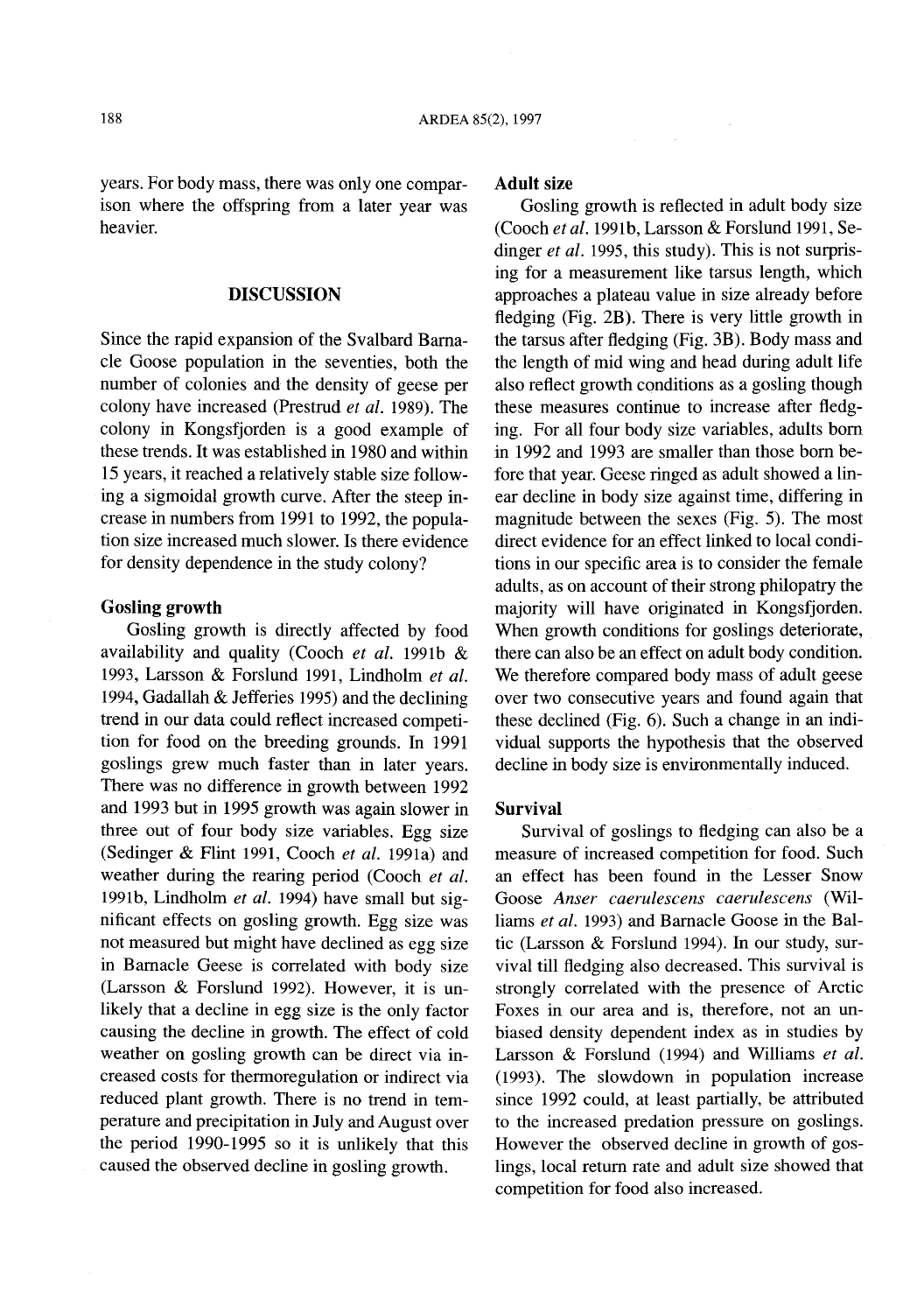While the Svalbard Barnacle Goose population increased from 7200 in 1977 to 12 100 in 1989, average survival of ringed goslings decreased from 80% to 62% (Owen & Black 1991a). We observed a similar trend in local return rate in our (relatively young) colony over the period 1991-1993. The small increase in population size since 1991 was not only caused by few goslings surviving to fledging, but also fewer goslings returned as yearling to the natal colony. The decline in growth rate of goslings can be an explanation for the observed reduction in local return rate, congruently with the correlation which was shown by Prop *et al.* (1984), between a summer feeding parameter (feeding time per step) and the survival of the same individual goslings during autumn migration. Owen & Black (1989) showed independently that the heaviest goslings have the best chance for survival during autumn migration in a specific year. In our data, we compare different years but show a similar trend. We have not used survival, but local return rate as yearling to the breeding grounds and found a significant difference between the sexes. This difference is not caused by differential mortality between the sexes, because the resighting rate of these geese in their second winter is equal for both sexes (J.M. Black unpubl. data). There seems to be a female-biased philopatry, which was already well known for many waterfowl species (Cooke *et al.* 1975, Rohwer & Anderson 1988), but which was not documented for the Barnacle Goose. Interestingly, Owen *et al.* (1988) found that geese tend to pair with mates with which they have been moulting in their first year, while Choudhury & Black (1994) experimentally confirmed this. However both studies were based on the association of geese as yearlings and this study shows that  $\sigma$   $\sigma$ have already dispersed from their natal colony at that age. The critical step is thus from the first wintering site to a prospective moulting site in the second year of life, and it would be worth investigating what factors influence this decision.

## **Density dependence?**

Competition for food is generally regarded as

the major factor limiting bird numbers (Martin 1987). The amount of food per capita is difficult to quantify. When competition for food increased, Lesser Snow Geese started to use alternative feeding areas (Cooch *et al.* 1993) and plants of lower quality which had a negative effect on gosling growth (Gadallah & Jefferies 1995). In our study area, the most important grazing area was heavily used in all years of study and most variation between years occurred in the use of alternative areas. The presence of Arctic Foxes since 1992 restricted families to the vicinity of open water to escape from predation. In this manner, competition for food increased more than would be expected on the basis of the goose numbers alone, despite the reduction in the number of goslings by predation. A comparison of trends in adult size over different colonies revealed that the decline in adult body size in the Kongsfjorden colony is the steepest decline recorded in the Svalbard Barnacle Goose (J.M. Black unpubl. data). Prop *et al.* (1984) calculated a maximum density of ten Barnacle Geese per hectare moss on Nordenski01dkysten during the flightless period. The total area wet moss near Ny Alesund was about six ha, while there were usually more than 100 geese feeding in this area. The density of geese per area wet moss in Ny Alesund exceeded the maximum density as recorded for Nordenskiøldkysten

There are two alternative explanations for the decline in growth rate over the years other than food availability alone. First, a selection pressure might have changed the genetic structure of the colony towards smaller birds. Apart from a substantial environmental variation in avian adult body size, primarily due to variation in food availability during juvenile growth, there is also a heritable component in adult body size variation (Larsson 1993). However, effects of a different genetic structure are excluded when the same individuals are compared in several years. Full grown adult geese became lighter from one year to the next (Fig. 6) and offspring raised by the same parents in different years also became smaller (Fig. 7), so this possibility can be rejected.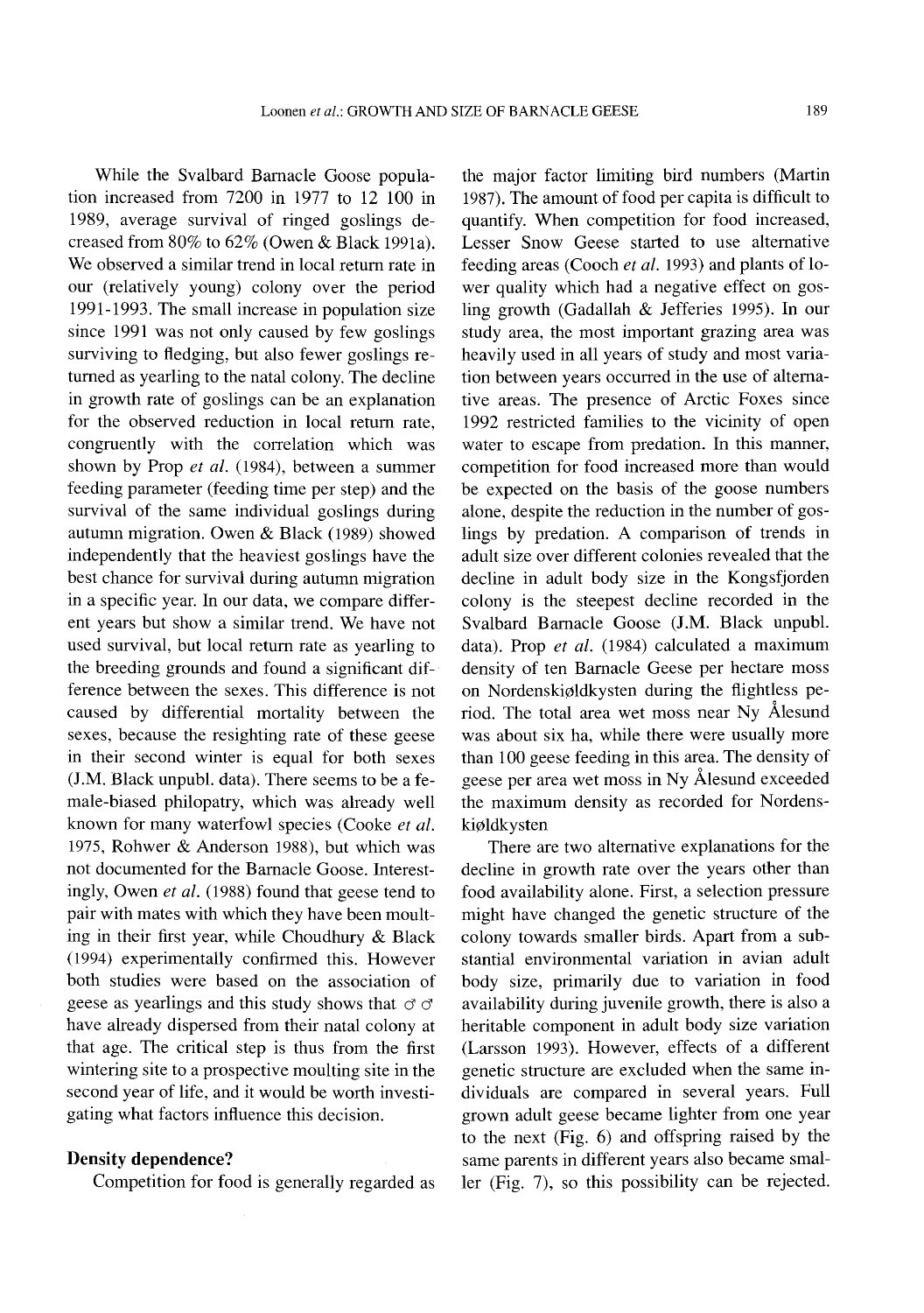Second, parasites can be responsible for a density dependent regulation of bird numbers (e.g. Hudson & Dobson 1991). A density dependent effect on growth could be caused by a parasitic infection which has an effect on growth rate of goslings as has been found in Cliff Swallows *Hirundo pyrrhonota* (Chapman & George 1991). When density of birds increases, the chance of parasitic infection can also increase. If infection with parasites would reduce growth, a relation with density would result. At present, we cannot rule out this possibility, but a pilot experiment in 1995 showed only marginal effects of intestinal parasites on growth and absence of haematozoan infections (A. Boele unpubl. data).

The observed trends in growth rate, body size and survival all suggest an increase in competition for food and a density dependent regulation of goose numbers in our study area. The increasing presence of Arctic Foxes might have reinforced the observed trends by restricting foraging opportunities.

## **ACKNOWLEDGEMENTS**

We thank the Norsk Polar Institutt, Kings Bay Kull Compagnie A.S. and the Plancius foundation for assistance and technical support during the field work. We also thank the Governor of Svalbard for permission to work in the bird reserves and to catch the geese. The Wildfowl and Wetlands Trust has played an important role in this project by providing engraved darvic rings and organizing the ringing together with the Norsk Polar Institutt until 1990. Numerous people helped during fieldwork. We especially thank Inger Alsos, Charles Bishop, Arjan Boele, Leo Bruinzeel, Pat Butler, Laila Dalhaug, Hugo Drent, Fridtjof Mehlum, Ingunn Tombre, René van der Wal, Tony Woakes and many others who assisted with catching and measuring geese. James Sedinger, Denis Lepage and Paul Flint helped to improve the manuscript.

## **REFERENCES**

- Alliston w.G. 1975. Web tagging ducklings in pipped eggs. J. Wildl. Manage. 39: 625-628.
- Ankney C.D. 1996. An embarrasment of riches: too many geese. J. Wildl. Manage. 60: 217-223.
- Begon M. 1979. Investigating animal abundance. Edward Arnold, London.
- Bryk A.S. & S.W. Raudenbush 1992. Hierarchical linear models: applications and data analysis methods. Sage publications, London.
- Chapman B.R. & J.E. George 1991. The effect of ectoparasites on Cliff Swallow growth and survival. In: J.E. Loye & M. Zuk (eds) Bird-parasite interactions: ecology, evolution and behaviour: 69-92. Oxford University Press, Oxford.
- Choudhury S. & J.M. Black 1994. Barnacle Geese preferentially pair with familiar associates from early life. Anim. Behav. 48: 81-88.
- Choudhury S., C.S. Jones, J.M. Black & J. Prop 1993. Adoption of young and intraspecific nest parasitism in Barnacle Geese. Condor 95: 860-868.
- Cooch E.G. & F. Cooke 1991. Demographic changes in a Snow Goose population: biological and demographic implications. In: C.M. Perrins, J-D. Lebreton  $&$  G.J.M. Hirons (eds) Bird population studies: relevance to conservation and management: 168- 189. Oxford University Press, Oxford.
- Cooch E.G., D.B. Lank, R.F. Rockwell & F. Cooke 1989. Long-term decline in fecundity in a Snow Goose population: evidence for density dependence? J. Anim. Ecol. 58: 711-726.
- Cooch E.G., R.L. Jefferies, R.E Rockwell & F. Cooke 1993. Environmental change and the cost of philopatry: an example in the Lesser Snow Goose. Oecologia 93: 128-138.
- Cooch E.G., D.B. Lank, A. Dzubin, R.F. Rockwell & F. Cooke 1991a. Body size variation in Lesser Snow Geese: environmental plasticity in gosling growth rates. Ecology 72: 503-512.
- Cooch E.G., D.B. Lank, R.F. Rockwell & F. Cooke 1991b. Long-term decline in body size in a Snow Goose population: evidence of environmental degredation? J. Anim. Ecol. 60: 483-496.
- Cooke E, C.D. MacInnes & J.P. Prevett 1975. Gene flow between breeding populations of the Lesser Snow Goose. Auk 92: 493-510.
- Cooke E, R.E Rockwell & D.B. Lank 1995. The Snow Geese of La Pérouse Bay: natural selection in the wild. Oxford University Press, Oxford.
- Dzubin A. & E.G. Cooch 1992. Measurements of geese: general field methods. California Waterfowl Association, Sacramento CA
- Ebbinge B.S. 1985. Factors determining the population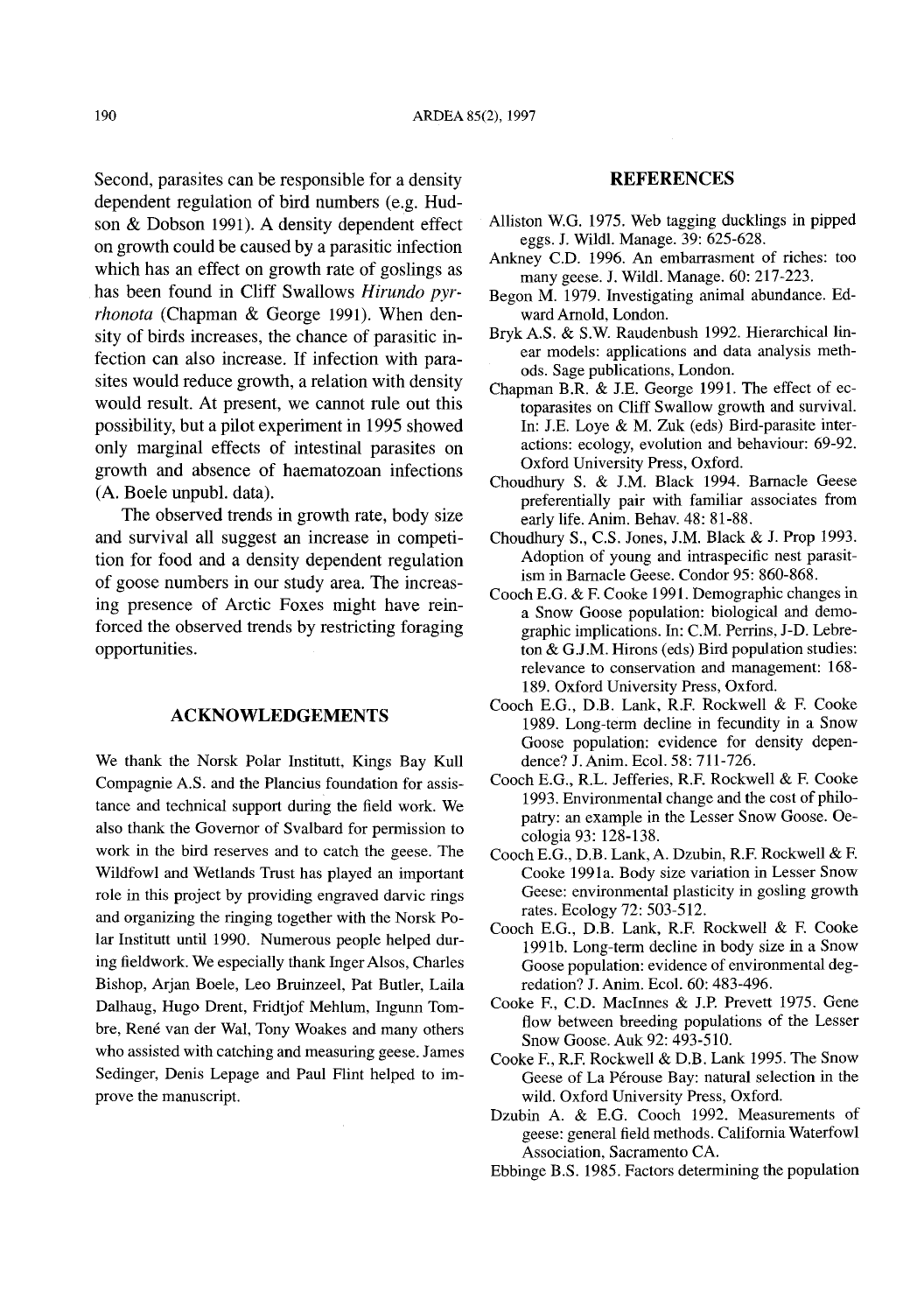size of arctic-breeding geese wintering in western Europe. Ardea 73: 121-128.

- Ebbinge B.S. 1991. The impact of hunting on mortality rates and spatial distribution of geese wintering in the Western Palearctic. Ardea 79: 197-210.
- Filchagov A.v. & v.v. Leonovich 1992. Breeding range expansion of Barnacle and Brent Geese in the Russian European North. Polar Research 11: 41-46.
- Flint P.L., K.H. Pollock, D. Thomas & J.S. Sedinger 1995. Estimating prefledging survival: allowing for brood mixing and dependence among brood mates. J. Wildl. Manage. 59: 448-455.
- Forslund P. & K. Larsson 1991. Breeding range expansion of Barnacle Goose *Branta leucopsis* in the Baltic area. Ardea 79: 343-346.
- Gadallah EL. & R.L. Jefferies 1995. Forage quality in brood rearing areas of the Lesser Snow Goose and the growth of captive goslings. J. appl. Ecol. 32: 276-287.
- Hudson P.J. & A.P. Dobson 1991. The direct and indirect effects of the caecal nematode, *Trichostrongylus tenuis,* on Red Grouse. In: J.E. Loyle & M. Zuk (eds) Bird-parasite interactions: ecology, evolution and behaviour: 69-92. Oxford University Press, Oxford.
- Larsson K. 1993. Inheritance of body size in the Barnacle Goose under different environmental conditions. J. evol. BioI. 6: 195-208.
- Larsson K. & P. Forslund 1991. Environmentally induced morphological variation in the Barnacle Goose, *Branta leucopsis.* J. evol. BioI. 4: 619-636.
- Larsson K. & P. Forslund 1992. Genetic and social inheritance of body and egg size in the Barnacle Goose *(Branta leucopsis).* Evolution 46: 235-244.
- Larsson K. & P. Forslund 1994. Population dynamics of the Barnacle Goose *Branta leucopsis* in the Baltic area: density-dependent effects on reproduction. J. Anim. Ecol. 63: 954-962.
- Lindholm A., G. Gauthier & A. Desrochers 1994. Effects of hatch date and food supply on gosling growth in arctic-nesting Greater Snow Geese. Condor 96: 898-908.
- Madsen J. 1991. Status and trends of goose populations in the Western Palearctic in the 1980s. Ardea 79: 113-122.
- Martin T.E. 1987. Food as a limit on breeding birds: a life-history perspective. Ann. Rev. Ecol. Syst. 18: 453-487.
- Owen M. & J.M. Black 1989. Factors affecting the survival of Barnacle Geese on migration from the breeding grounds. J. Anim. Ecol. 58: 603-617.
- Owen M. & J.M. Black 1991a. Geese and their future fortune. Ibis 133 suppl. 1: 28-35.
- Owen M. & J.M. Black 1991b. The importance of migration mortality in non-passerine birds. In: C.M.

Perrins, J-D. Lebreton & GJ.M. Hirons (eds) Bird population studies: relevance to conservation and management: 360-372. Oxford University Press, Oxford.

- Owen M. & M.A. Ogilvie 1979. Wing molt and weights of Barnacle Geese in Spitsbergen. Condor 81: 42-52.
- Owen M., J.M. Black & H. Liber 1988. Pair-bond duration and the timing of its formation in Barnacle Geese. In: M.W. Weller (ed) Waterfowl in winter: 23-38. University of Minnesota Press, Minneapolis.
- Prestrud P., J.M. Black & M. Owen 1989. The relationship between an increasing Barnacle Goose population and the number and size of colonies in Svalbard. Wildfowl 40: 32-38.
- Prop J., M.R. van Eerden & R.H. Drent 1984. Reproductive success of the Barnacle Goose *Branta leucops*is in relation to food exploitation on the breeding grounds, western Spitsbergen. Nor. Polarinst. Skr. 181: 87-117.
- Prosser R., J. Rasbash & H. Goldstein 1991. ML3: Software for three-level analysis. Users' guide. Institute of Education, University of London, London.
- Rohwer EC. & M.G. Anderson 1988. Female based philopatry, monogamy, and the timing of pair formation in migratory waterfowl. In: R.E Johnston (ed) Current ornithology, 5: 187-221. Plenum Press, New York.
- Sedinger J.S. & P.L. Flint 1991. Growth rate is negatively correlated with hatch date in Black Brant. Ecology 72: 496-502.
- Sedinger J.S., P.L. Flint & M.S. Lindberg 1995. Environmental influence on life-history traits: growth, survival, and fecundity in Black Brant *(Branta bernic/a).* Ecology 76: 2404-2414.
- Sedinger J.S., M.S. Lindberg, M. Eichholz & N. Chelgren 1997. Influence of hatch date *versus* maternal and genetic effects on growth of Black Brant goslings. Auk 114: 129-132.
- Williams T.D., E.G. Cooch, R.L. Jefferies & E Cooke 1993. Environmental degradation, food limitation and reproductive output: juvenile survival in Lesser Snow Geese. J. Anim. Ecol. 62: 766-777.

## **SAMENVATTING**

Het aantal Brandganzen in een kolonie rond Ny Alesund (Kongsfjorden, Spitsbergen) is sinds 1980 toegenomen volgens een sigmoi'de curve: na een aarzelend begin volgde een periode van snelle groei (1991-1992), waarna de populatie zich min of meer stabiliseerde